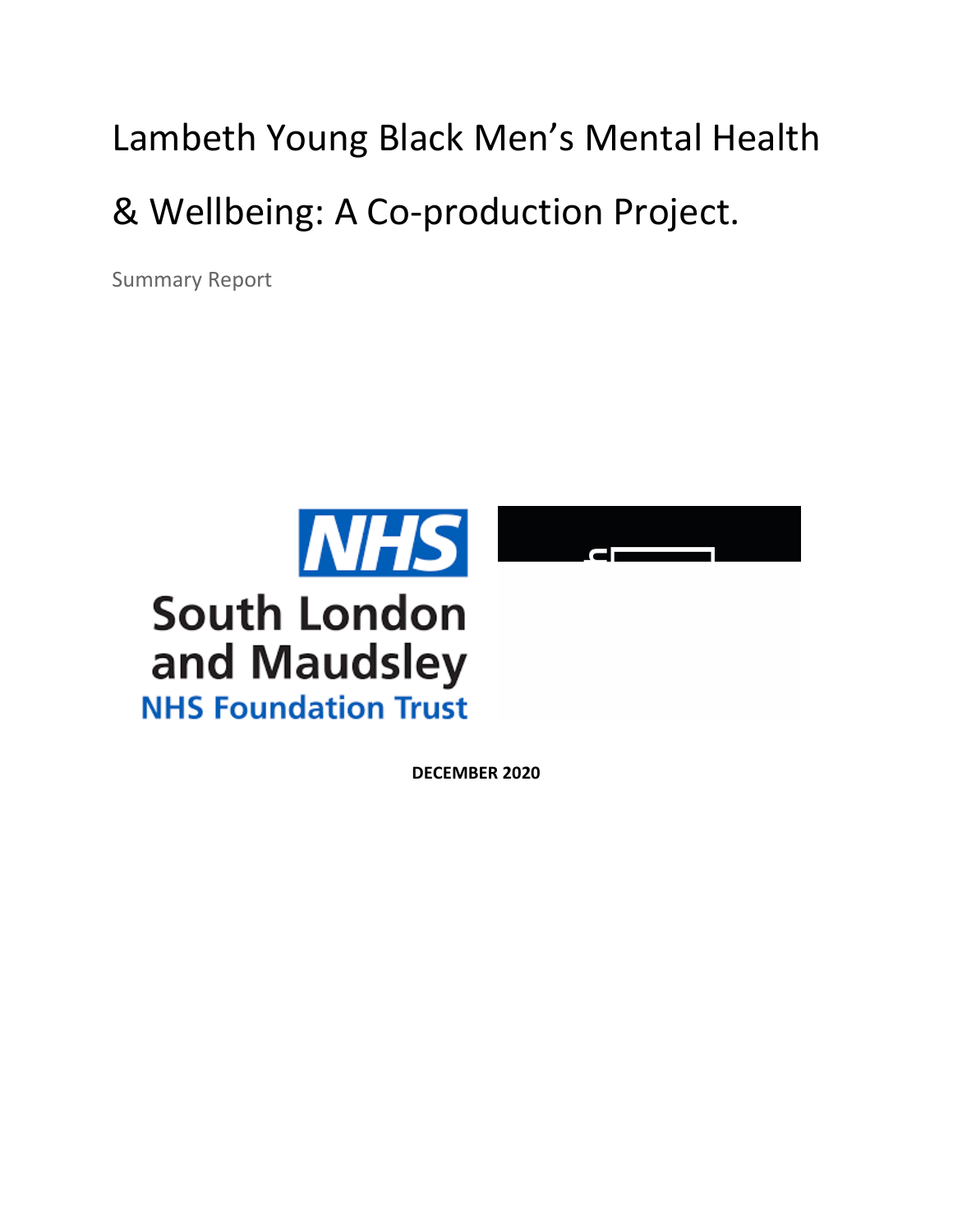# Acknowledgements

We would like to thank everyone that took part in this project, but in particular the Black men who gave up their time, as well as generously sharing their thoughts and opinions about how services can better meet their needs. We also acknowledge our responsibility as practitioners to amplify their voices to bring about meaningful change.

*Taiwo, Sadiki & Chanelle*

# Introduction

This project was a collaboration between the Mental Health Promotion Team and Black Thrive, focusing on gaining a clearer understanding of the interventions that young Black men themselves would find beneficial for their wellbeing, and feel comfortable using. The project consisted of three phases – gathering the views and ideas from young Black men in Lambeth, and professionals who work with them; analysing the data collected using a qualitative methodology (thematic analysis) as well as using this data to produce a survey to ascertain which intervention Black men felt would be most helpful; and presenting the findings to the young Black men that took part in order to design the specifics of the chosen intervention.

The project team consisted of Taiwo Azeez, Research Assistant (Mental Health Promotion Team), Sadiki Harris, Communications Lead and Community Engagement Worker (Black Thrive), and Dr Chanelle Myrie<sup>1</sup>, Project Lead (Mental Health Promotion Team).

<sup>&</sup>lt;sup>1</sup> For correspondence, please contact **chanelle.myrie@slam.nhs.uk**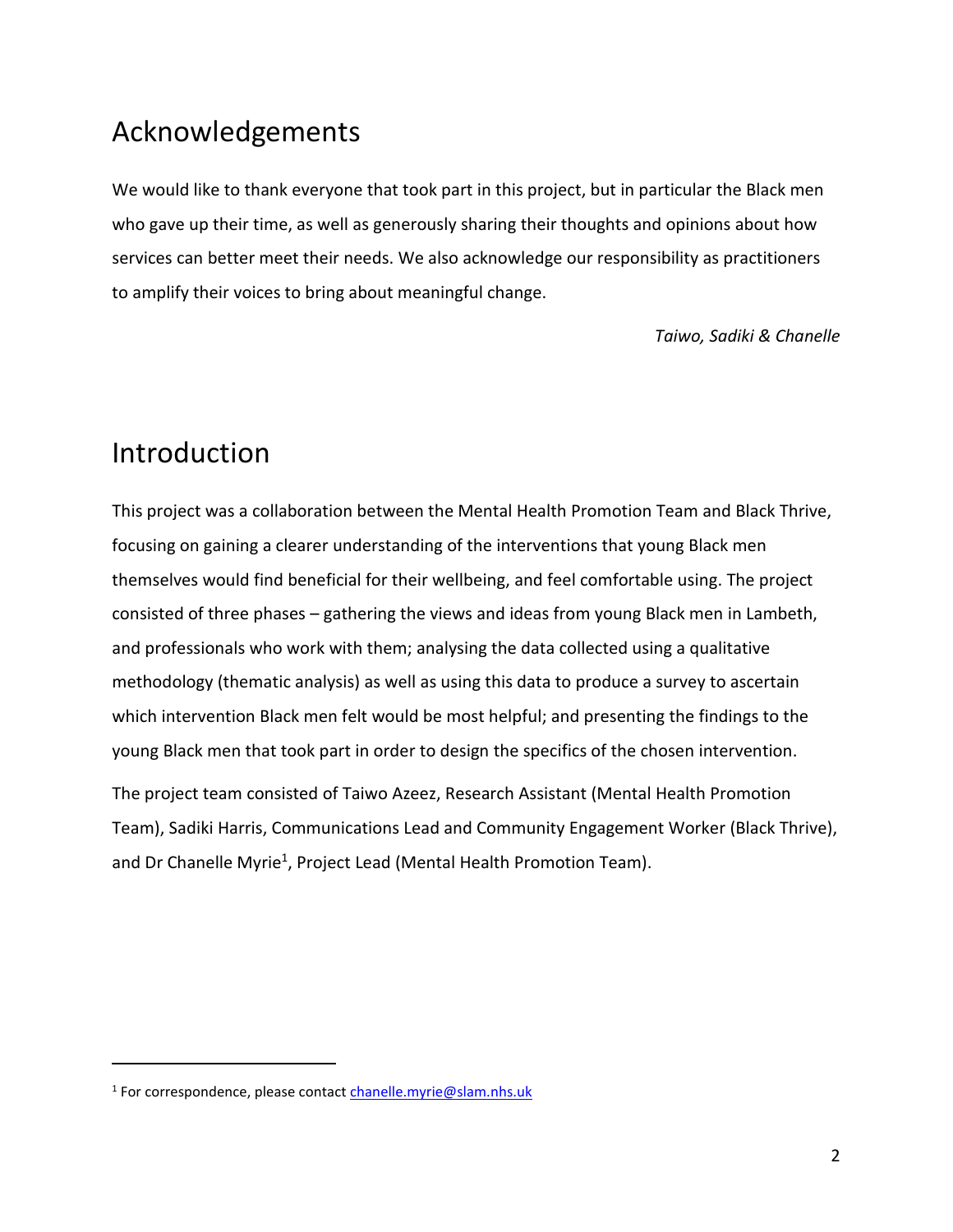# Organisations involved

# South London and Maudsley NHS Foundation Trust (SLaM): Mental Health Promotion Team

SLaM's Mental Health Promotion Team works in partnership with Clinical Commissioning Groups, third sector organisations, NHS services, local authorities and the private sector to provide preventative well-being strategies and raise awareness about early detection and the promotion of meaningful living. The service engages with local workforces and communities to deliver mental health and well-being interventions and workshops, evaluation and research projects and community development initiatives.

#### Black Thrive

Black Thrive is an independent partnership of Lambeth communities, statutory organisations and voluntary and private sector organisations. They work together to reduce the inequality and injustices experienced by Black people in mental health services in Lambeth. They address the barriers which lead to poorer outcomes across a range of social factors, such as education, employment, housing, all of which may negatively impact health and wellbeing.

### Project context and rationale

Despite the well documented mental health inequalities faced by Black communities in the UK (e.g. NHS Digital, 2018; Lavis, 2014; Bradby, 2010), there is an absence of research that aims to address and improve the mental health for members within this community. This lack of attention only serves to contribute to existing problems of overrepresentation in coercive settings, hard to access services, poor engagement and low satisfaction with services experienced by Black communities (Mental Health Foundation, 2016). Black adults have been found to have the lowest treatment rates of any ethnic group (6.2% compared to 13.3% White British) (Mental Health Foundation, 2016) and are more likely to end up in crisis care (Race Equality Foundation, 2019). In addition, figures have shown that Black, Asian and other ethnic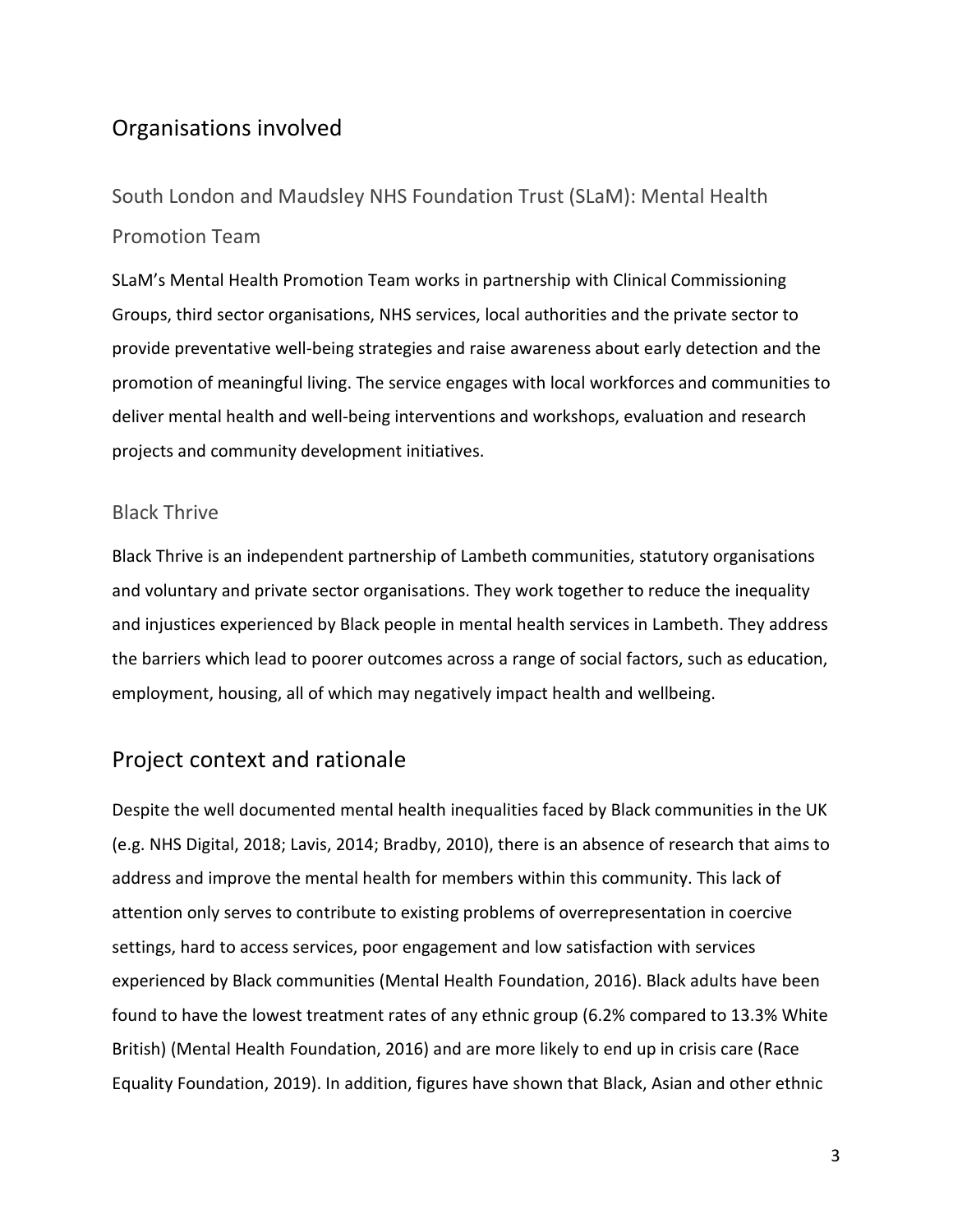minority groups are over-represented at each heightened level in the psychiatric process and are more likely to be treated as inpatients (Lambeth Black Health and Wellbeing Commission, 2014).

The London borough of Lambeth is particularly recognised as a borough facing growing socioeconomic inequalities that disproportionately affect people from Black African and Caribbean backgrounds (Black Thrive, 2020). Lambeth has the highest number of Black people accessing mental health services in the UK (Black Thrive, 2020). Whilst 26% of people in Lambeth identify as Black African or Caribbean, 50% of residents in high secure, and 67% in low and medium secure psychiatric detention are of Black African or Caribbean descent (Lambeth Black Health and Wellbeing Commission, 2014).

Outcomes for Black men are especially concerning with men nationally 17 times more likely to be diagnosed with a serious mental health illness and sectioned under the Mental Health Act compared to their White counterparts (Lambeth Black Health and Wellbeing Commission, 2014). Accessing mental health services and treatment is continuously problematic with Lambeth's Improving Access to Talking Therapies (IAPT) recognising the difficulties of providing a service to young Black men in particular when accessing primary mental health care (Lambeth Integrated Talking Therapies Service Evaluation, 2012).

This summary of findings highlights the urgent need for more evidence based research and interventions to address the ongoing disparities experienced by Black communities both in Lambeth and across the UK.

### Aims of the project

The Lambeth Young Black Men's project was commissioned by Lambeth Clinical Commissioning Group (CCG) as a way of promoting service level change through community based projects. By strengthening the evidence base in this way, such initiatives also support the importance of proactive and preventive public mental health approaches which focus on marginalised communities (Mental Health Taskforce, 2016). This project was designed to contribute to the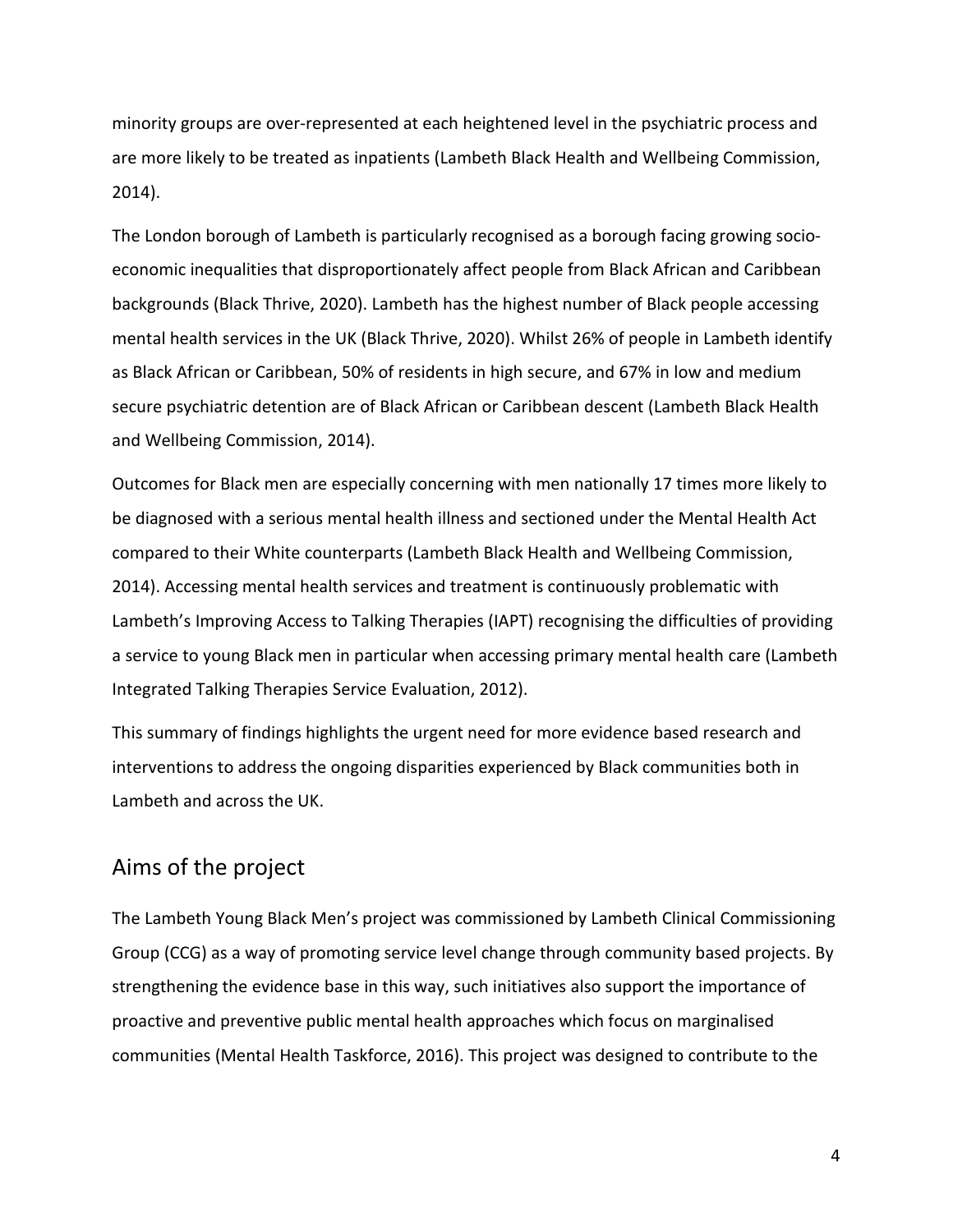limited well-being research, in order to highlight effective strategies for both prevention and earlier help-seeking for individuals within Black male communities.

The project aimed to amplify the largely absent voices of Black men in mental health research and address the notable absence of young Black men from early help-seeking pathways. Using a co-production design, we sought to hear the views of Black men directly about perceptions of their own mental health and wellbeing, and what they believe would be helpful in supporting the wellbeing of Black men in Lambeth. Our task was to identify a range of ideas for subsequent mental health interventions to be commissioned by Lambeth CCG and demonstrate how statutory and third sector organisations can effectively work in partnership to support coproduced service development initiatives.



#### *Figure 1. Phases of Young the Lambeth Black Men's Project.*

Co-production between professionals and communities has been shown to be highly effective in generating new insight and knowledge into the conditions that produce and sustain mental health difficulties for individuals and groups (Mental Health Taskforce, 2016). Defined as a "relationship where professionals and citizens share power to plan and deliver support together" (NEF, 2013. p.3), a co-productive model was used in this project to ensure that any intervention designed and delivered was wholly representative of the needs of Black men.

### Project Questions

The aims of the project were as follows:

1) How do Black men talk about themselves and how does this aid the understanding of their wellbeing?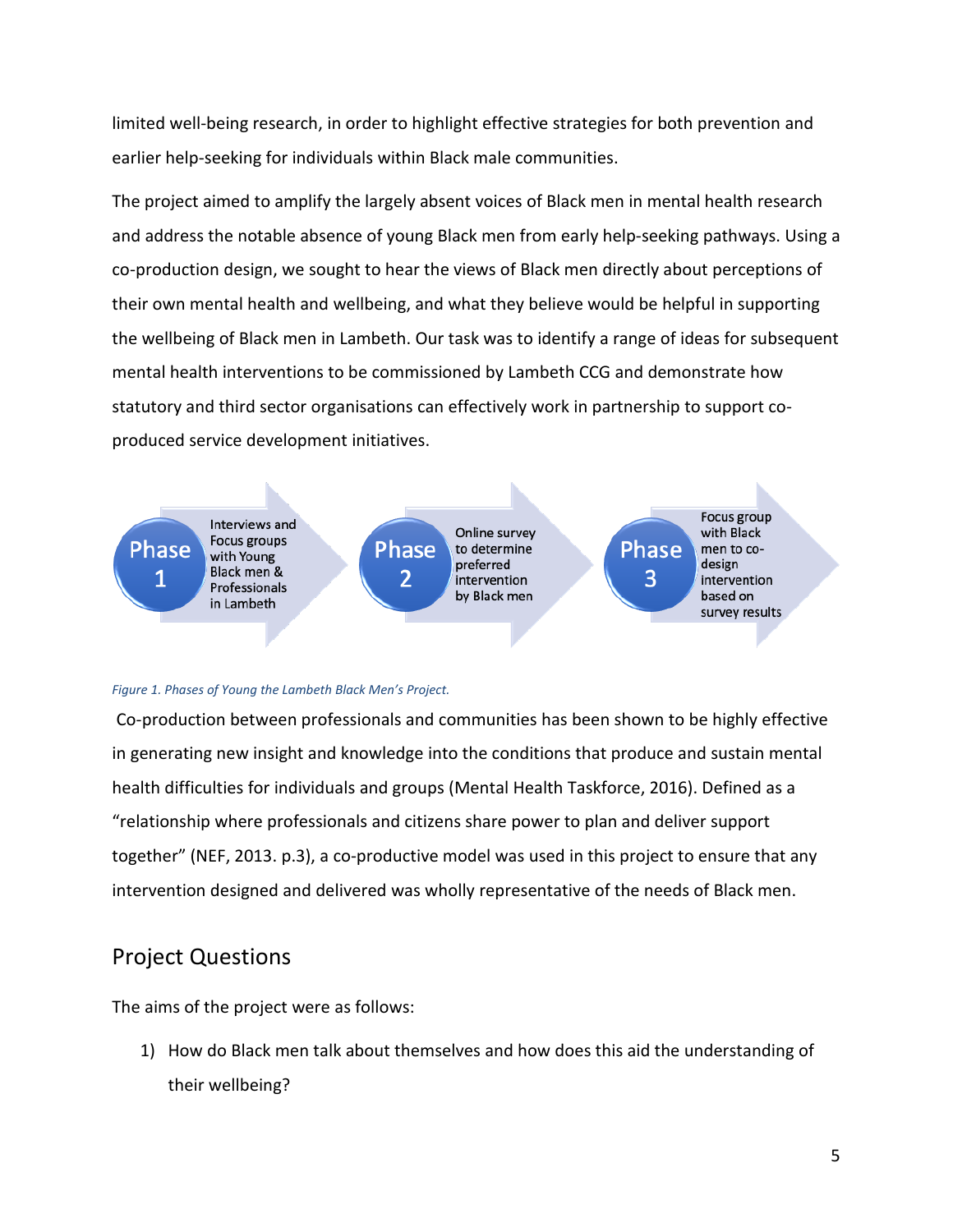- 2) How do Black men and 'professionals' talk about wellbeing and mental health?
- 3) What are the possibilities for mental health and wellbeing interventions for young Black men?

# Phase One - Interviews and Focus groups

### Method

The project team designed an approach which would obtain the ideas and opinions of as many young Black men as possible. As the experiences and conceptualisations of young Black men are not monolithic, we chose to host different groups for young Black men to express their thoughts and perspectives. Participants were grouped into three categories; Black men aged 18-25, aged 26-35, and those identifying as Gay, Bisexual, Transsexual or Queer/Questioning (GBTQ+). All participants reported their ethnicity as Black British, Black African, Black Caribbean or Mixed Black African and White. A fourth group was made up of individuals who work professionally with young Black men in Lambeth in community based voluntary sector settings. A qualitative research design consisting of semi structured interview schedules were designed by the project team in accordance with the project's main questions. Participants were invited to take part via a number of different routes – including social media, connection with local community organisations, and distributing flyers within the borough. A range of focus groups and individual interviews were held over a period of 4 months, and a total of 24 people took part. All interviews were conducted by members of the project team, with an additional facilitator consultant contributing to the GBTQ+ focus group and an individual interview. A thematic analysis (Braun & Clarke, 2006) was conducted on the transcripts to explore the themes across all discussions.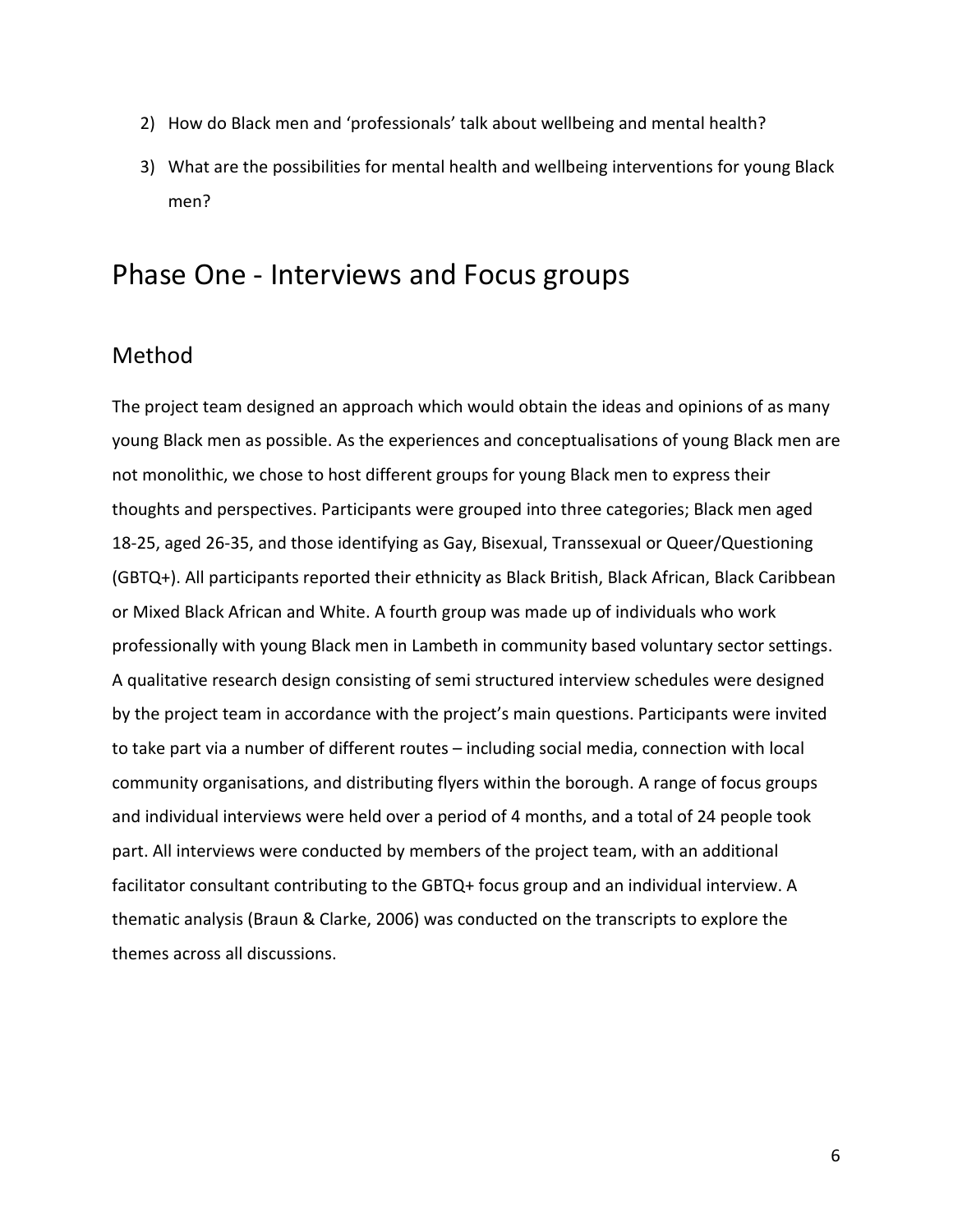# Findings

Three themes and related sub-themes were highlighted from the interviews and focus groups in response to the project's questions. Suggestions of helpful strategies and interventions were also identified.



*Figure 2. Main thematic areas across interviews and focus groups.*

### A lack of safe spaces for Black men

For the Black men that we interviewed, being able to engage in activities that supported their wellbeing (particularly in relation to talking about wellbeing), was strongly related to the perceived accessibility of the support, and there being a safe enough space in order to do so:

> *"There is a real power that happens when Black men get together and talk...just being able to express yourself and not be worried about what other people are thinking, so I suppose it's about creating a safe space"*

*(YBM participant - professional)*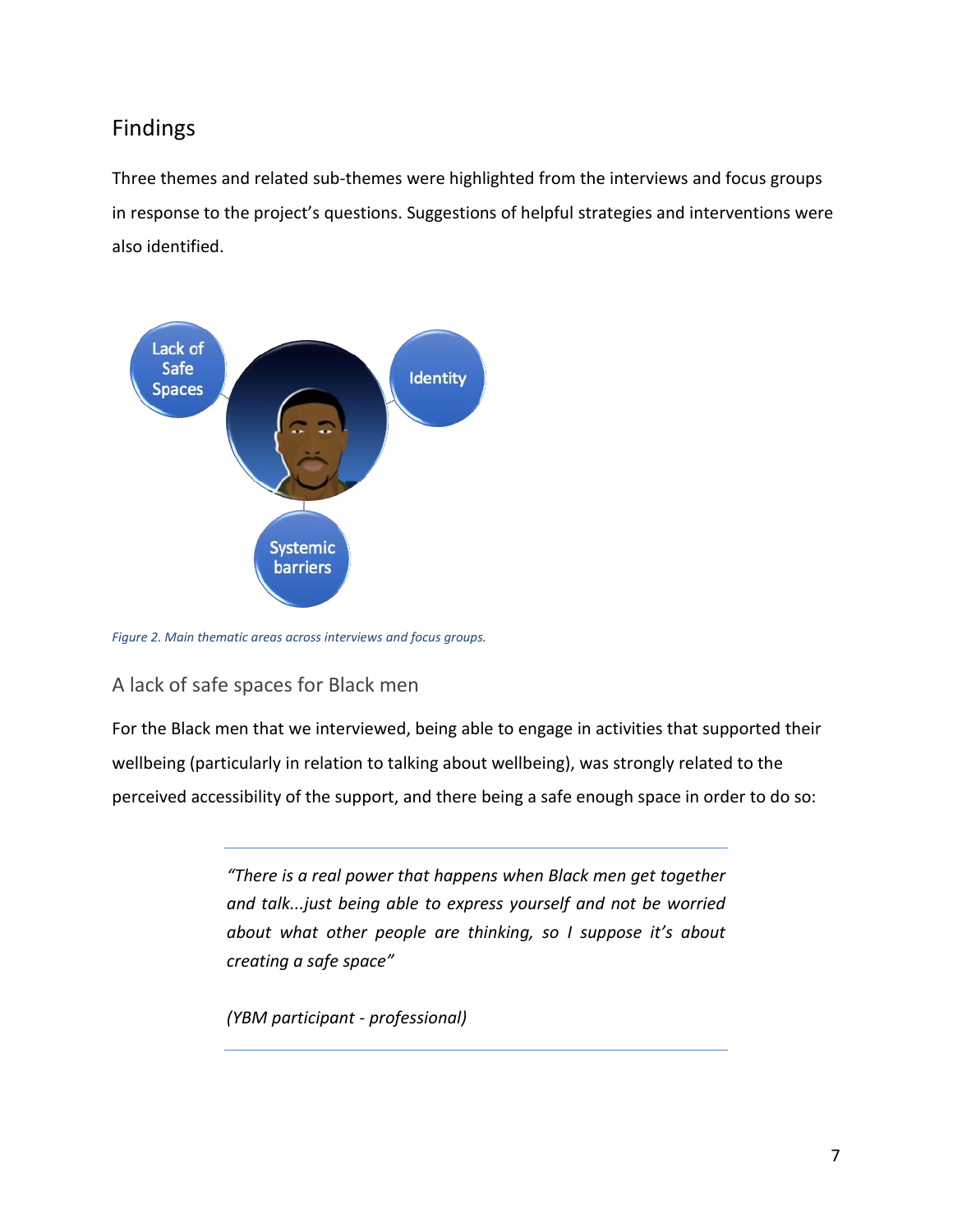A variety of socio-cultural and socio-structural barriers meant that participants did not perceive existing mental health service structures and provision as viable avenues for help seeking and therefore did not feel safe to navigate wellbeing support for themselves. Safe spaces were identified as individuals or environments in which Black men could be their authentic selves without fear of judgement, and spaces and/or people that were respectful, understanding and embracing of their cultural identity and background as Black men. When safe spaces were available to Black men, they stated that they felt able to make connections and relate with peers and practitioners.

#### Authenticity and Relatability

*"I guess it's easier for you to be able to express the difficulties you are going through when you know the person on the other side of the chair will definitely understand where you are coming from but that is not the reality for the world that we are living in right now"*

*(YBM participant – individual aged 25-35)*

The Black men we spoke to shared their feelings of fear, suspicion and scepticism regarding existing mental health pathways and services and their inability to understand the Black male experience. Experiences and perceptions of institutional racism meant that participants were highly resistant to accessing support through fears of being misunderstood and the possibility of not speaking to someone whom they felt they could connect with and relate to. Safe spaces for Black men included being sure that they could encounter services that were free of prejudice and where they would be met with authenticity, and someone that they could relate to, which for most participants meant having access to practitioners who were from the same or similar cultural and/or ethnic background.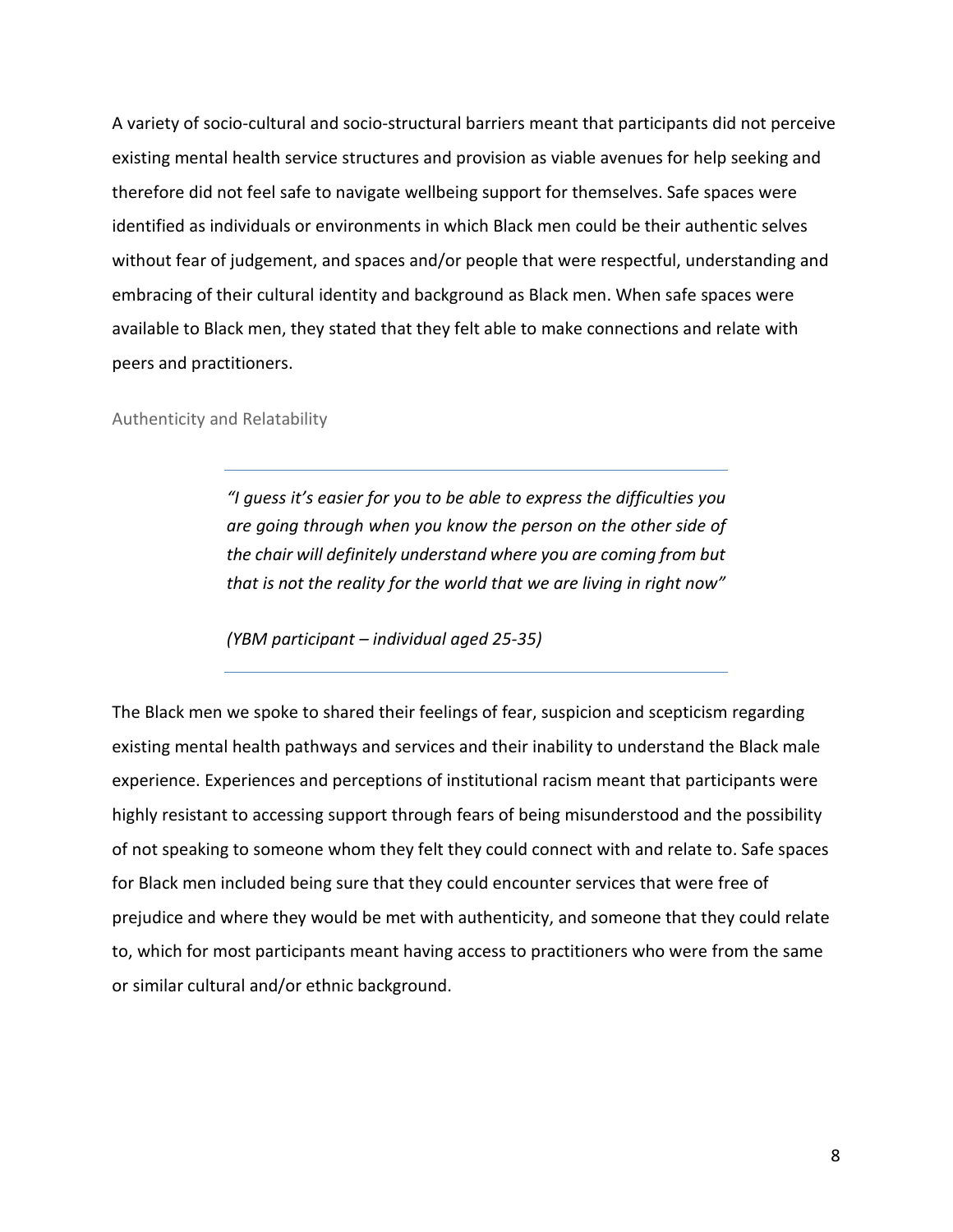Vulnerability

*"Vulnerability in Black people seems to be different than vulnerability in White people... we're not allowed to express certain emotions. So anger within even a therapy space might be difficult for a white therapist to negotiate because they're so used to this idea that there's Black and angry people and we should be afraid of them and that they should be suppressed or controlled because it could get out of hand. I think there's elements around how staff see the people on the other side, in the same way there's class differences as well between the staff and the people that are seen. That gets in the way too"*

*(YBM participant– GBTQ+ focus group)*

Black men spoke of the difficulties in it being safe to be emotionally vulnerable both within their local communities (including with friends and family) and when accessing mental health services as they are currently offered. The lack of safe help seeking avenues within their support systems and networks sometimes led to coping strategies that were seen by the men as negative or detrimental to long term health and wellbeing. An increased sense of stigma in experiencing distress appeared connected to a sense of having to remain stoic in the face of vulnerability and marginalisation. This mirrors the context of Black communities generally, irrespective of mental distress, given the socio-economic realities for most Black communities. Additionally, Black men spoke of feeling unsafe and/or fearful of fully expressing emotions in therapeutic settings facilitated by White practitioners who may not be able offer spaces for Black men to safely express and process a full range of unfiltered emotions when responding to

life experiences and traumas particularly around experiences of discrimination or racism.

9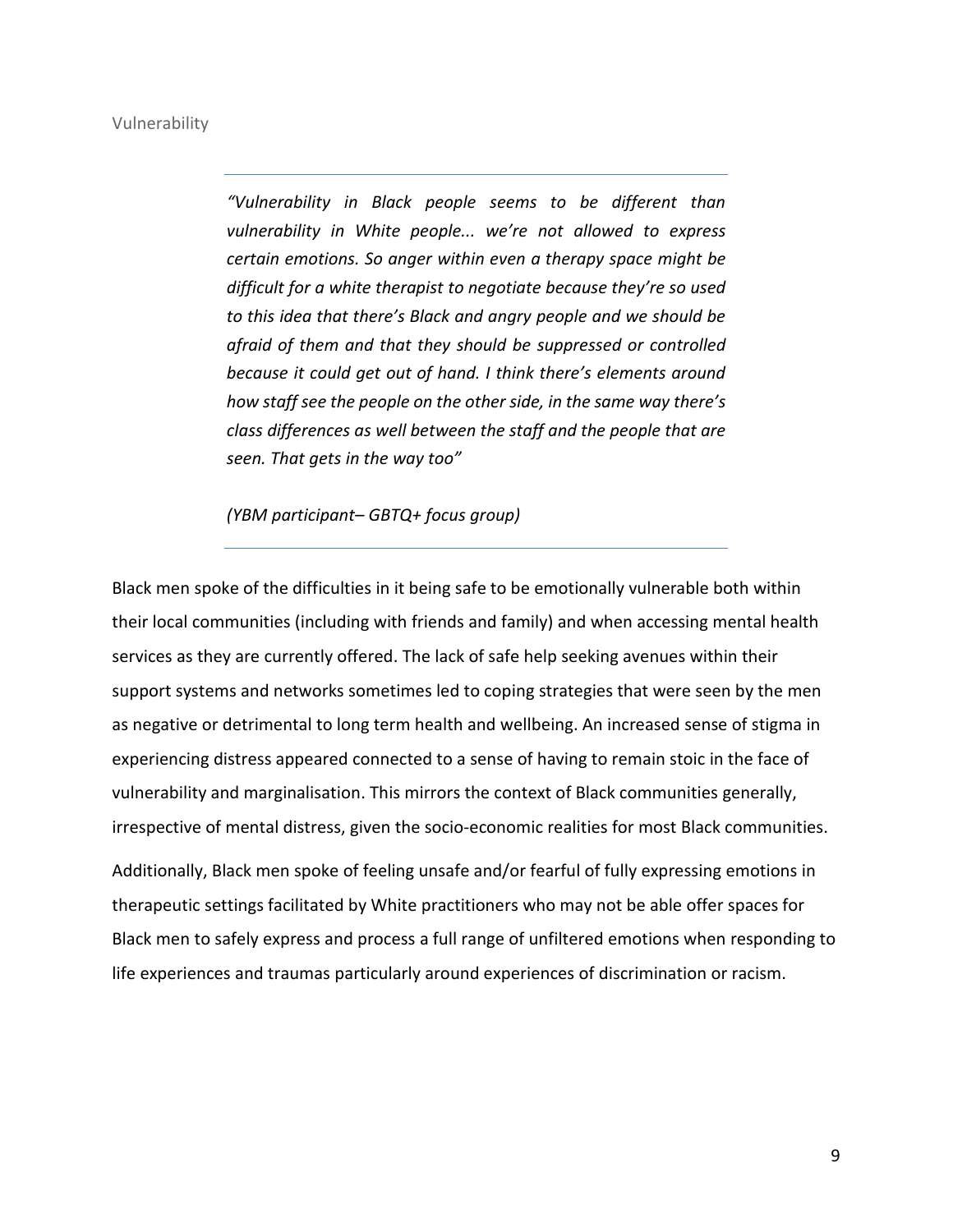### 2. Systemic barriers

The ways in which Black men talked about their wellbeing needs and the potential to receive support highlighted a disconnect between how Black men would like to access support, and how services are currently constructed.

Entry to help-seeking being the GP's surgery

*"Ok, personally I don't think it's something I would consider even though I know definitely know it… it's something that would be done. I don't know why I wouldn't consider it. I don't think it's something that I would, ok I'm feeling like this, let me go to my GP, it's not something I would do. Why I don't know. I'm not 100% sure why I wouldn't."*

*(YBM participant – Individual aged 25-35)*

There was an overwhelming sense that going to the GP in the first instance was not something that Black men felt comfortable doing - in fact, several participants were not aware that this was indeed the established pathway to receiving support for mental health difficulties. GP support was closely associated with medicalised treatments for mental distress, which overwhelmingly was rejected by most of the Black men who took part in the project. Many participants reflected on their own relationship with their current GP and the likelihood that their GP wouldn't share their ethnic background, which would make it either more difficult or in some cases impossible to openly speak about mental health difficulties. It appeared that continuing to rely on accessing support for mental health difficulties via the GP surgery creates additional barriers to helpseeking for Black men, and that alternative pathways would increase help-seeking.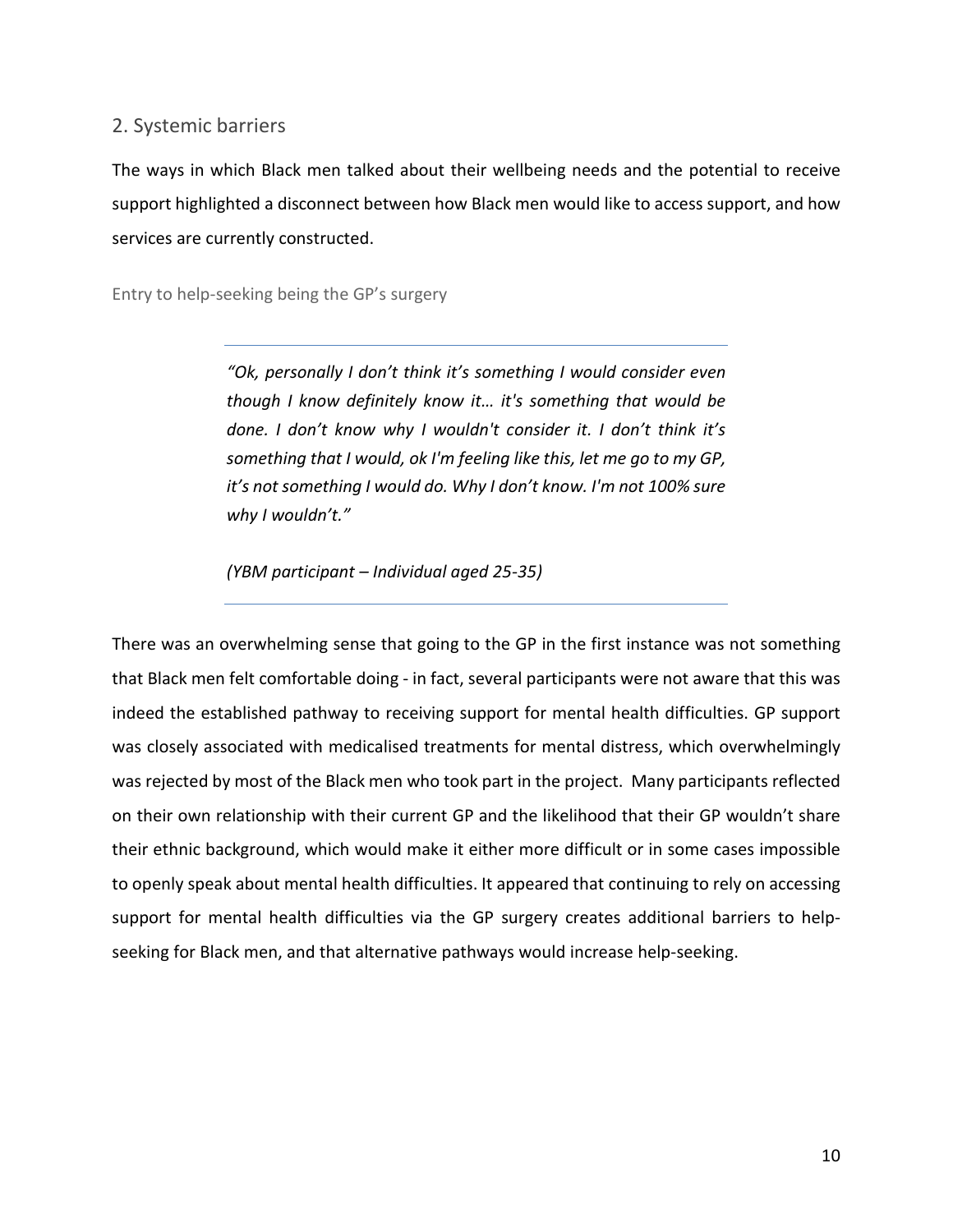Medicalised narratives of help-seeking

*"I think there should be, especially for Black people, a wellbeing hub that is not focused on prescription based drugs. If it isthat then fair enough, if you really need that then do that. But I feel like it should be more centred around maybe cooking, your lifestyle, food, yoga."*

*(YBM participant - GBTQ+ focus group)*

The majority of the young Black men interviewed connected help-seeking for mental distress with receiving prescription medication, which many of the participants were vehemently opposed to. This position can be made sense of in the context of the well documented issue of Black men being more likely to be subject to higher doses of medication within the mental health system (Rabiee & Smith, 2014). GPs were seen as solely as dispensers of medication, or as being more likely to prescribe medication than considering other potentially useful interventions. Medication was also seen as an intervention which was culturally incongruent – participants spoke of the cultural importance of food (including herbal remedies), and exercise as important but less present in medicalised conceptualisations of mental health and wellbeing. As such, continuing to focus on medical models of mental health and interventions could be seen as detrimental to promoting help-seeking for wellbeing issues in young Black male populations.

Organisational structures

*"The government is not going to pay, like, people who have been to jail to come and talk to young people like us"*

*(YBM participant, 18-25 year olds focus group)*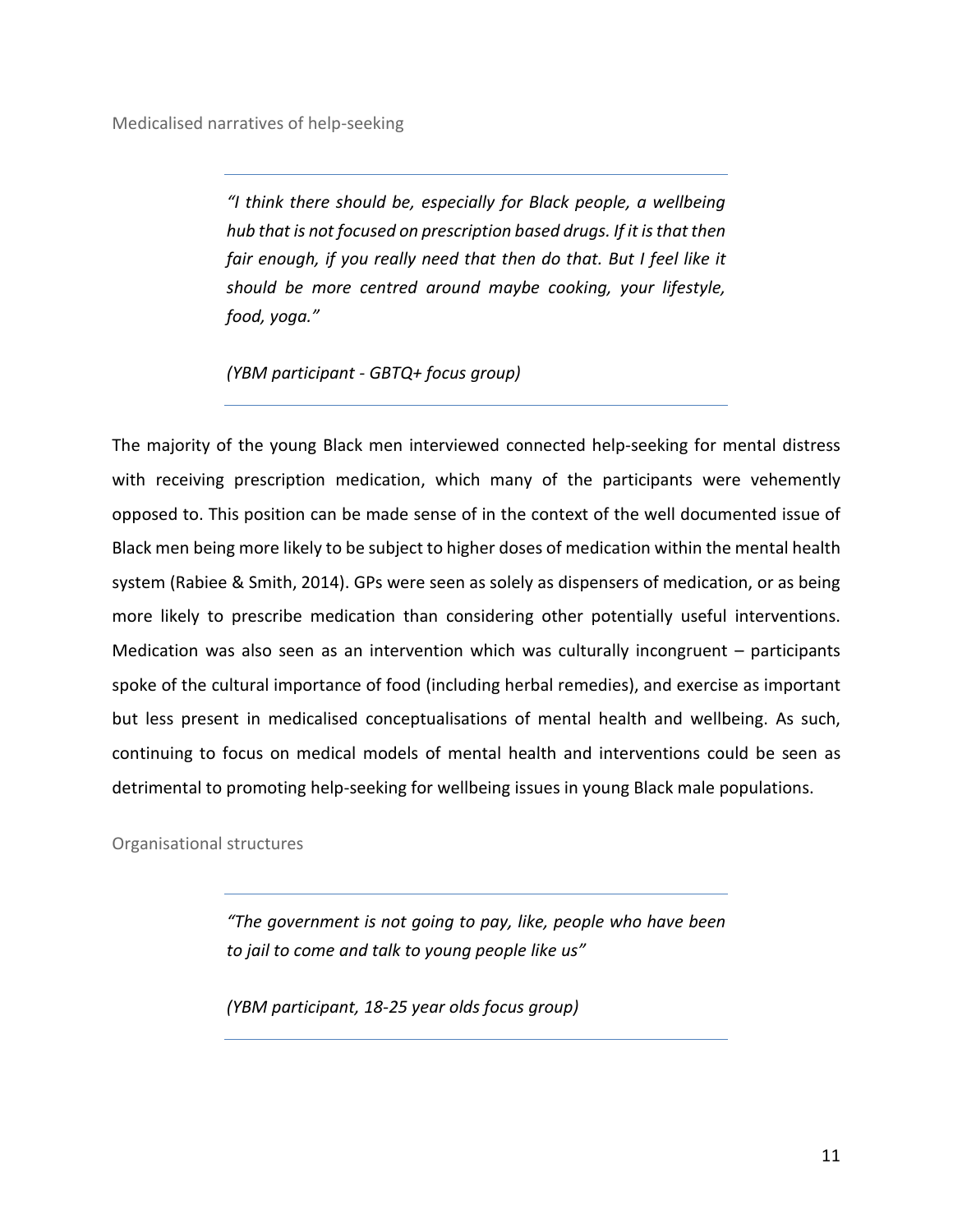As mentioned in the 'Authenticity and Relatability' theme above, young Black men spoke of the importance of being able to connect to the person they are speaking to when accessing support for their wellbeing, particularly those speaking from lived experience. However, in some cases they were aware that the people that they might find it supportive to connect to might be people who are marginalised or demonised in society (for example, people who have been to prison). Being able to offer support creatively, and in particular stepping away from more traditional but less accessible forms of support will necessarily involve a systemic change in how health care professionals view what support for wellbeing should look like and who should be offering it.

#### 3. Identity

The Black men we spoke to described the socially promoted 'ways of being' for Black men, and how these narratives affect their wellbeing in a range of different ways.

Sociocultural scripts of masculinity

*"With Black men there is a fear of looking weak amongst each other. Because there is that fear, "I don't want to look like a weakling. I'm not this, I'm not that, they don't want to show that vulnerability in front of each other."*

*(Professional, focus group)*

Awareness of dominant constructs of masculinity appeared to play an important role in influencing help-seeking behaviour and governing the responses Black men had in regards to trauma and stress. Both individuals working with Black men and Black men themselves spoke of the protective function of appearing 'tough' and 'resilient' and being able to manage distress independently. This led to conversations of alternative methods of help-seeking which might be useful but not leave Black men feeling exposed to marginalisation from others. It is also important to mention that the vast majority of the men that took part in the interviews and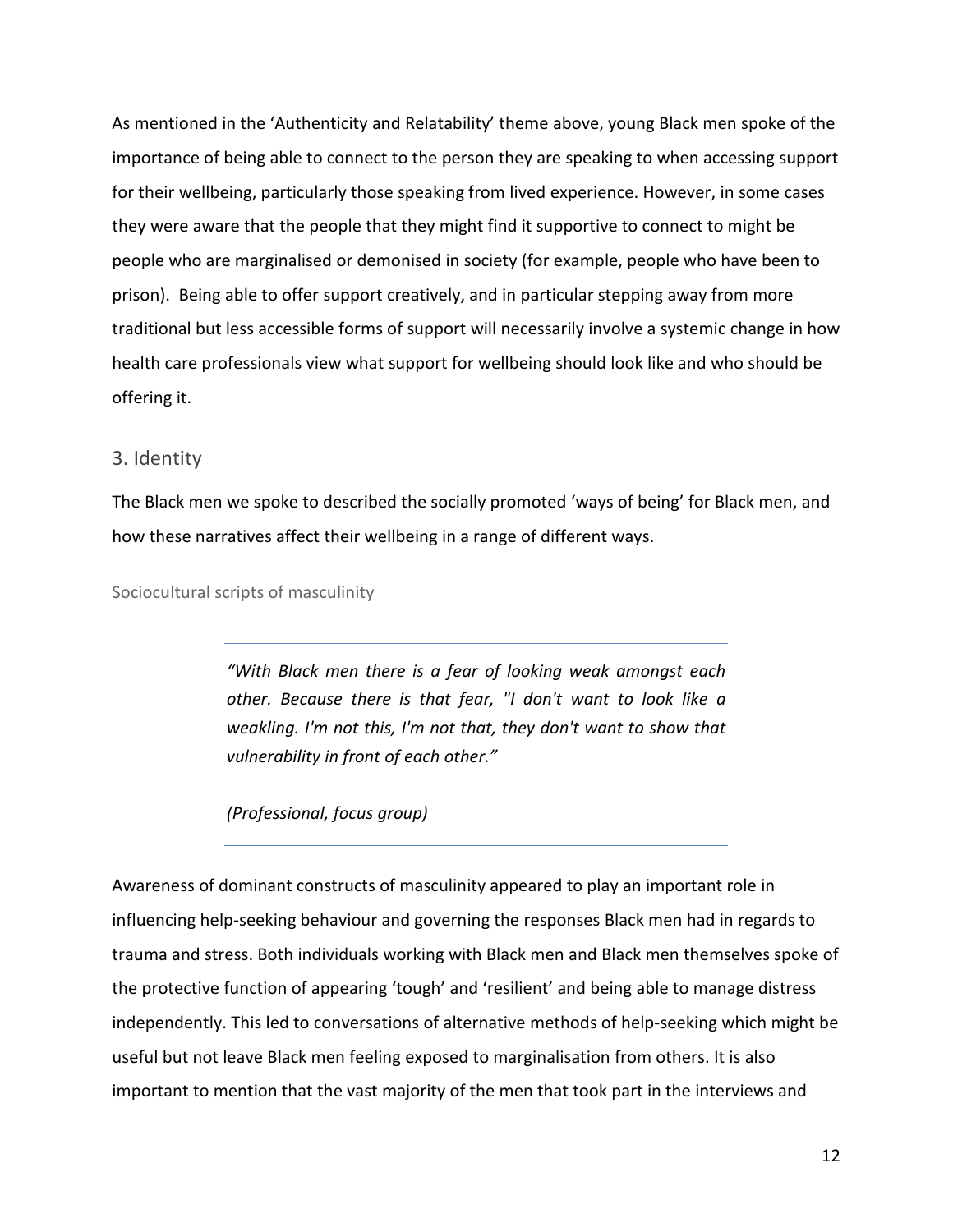focus groups felt help-seeking was a useful way of supporting wellbeing needs, rather than this being inherently incompatible with masculinity.

Sexual Orientation & Marginalisation

*"I think it is frustrating when you are trying to get help and then you're getting help but it isfrom people that you don't fully feel like you can relate to, you don't feel like they're fully going to understand you. The whole thing of just not always feeling like you can be your true authentic self, than in itself, I feel plays a big toll on your mental health, because that is the case when you're Black and you're gay."*

*(YBM Participant, GBTQ+ focus group)*

The intersection of being Black and GBTQ+ further and significantly restricted the available safe spaces and opportunities to receive appropriate mental health and wellbeing support. Black GBTQ+ men spoke of feeling largely unseen and unheard, highlighting the lack of acceptance that can exist from both the Black community and the White GBTQ+ community. As such, having separate spaces for Black GBTQ+ men to attend to mental health (e.g. Black gay hub) was identified as a way of ensuring safety when help seeking.

# Phase Two – Online Intervention Survey

### Method

Intervention suggestions from the interviews and focus groups were collated, giving 34 suggestions for different wellbeing interventions in total. Members of the project team designed a survey incorporating these suggestions as well as demographic information using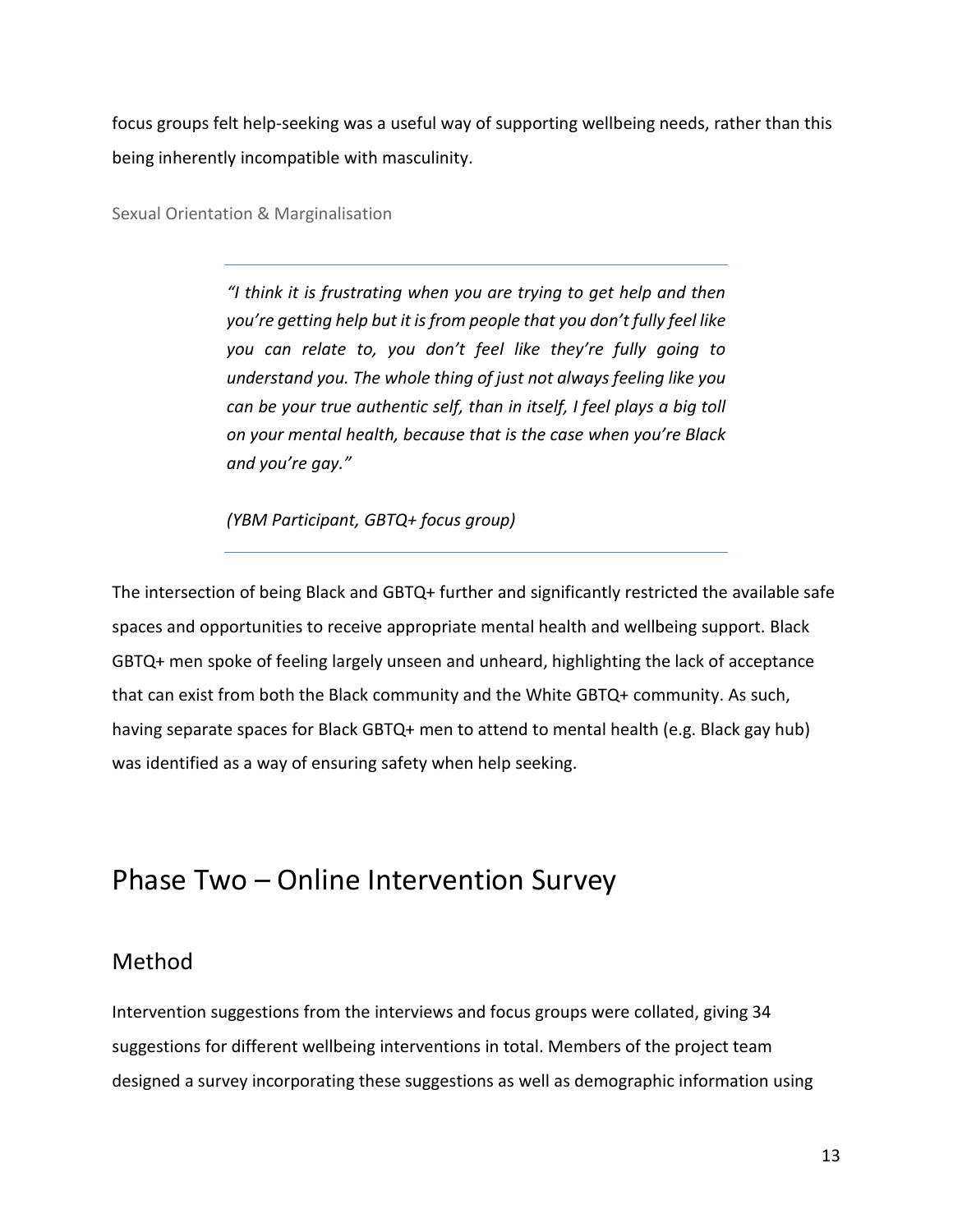the survey programme 'Qualtrics'. The Black men who took part were invited to vote for their preferred interventions in an online anonymous version of the survey, by ranking the interventions in order of personal preference. In addition, the survey was circulated via social media in order to reach a wider audience – Black men of all ages were invited to participate. 54 Black men completed the survey ranking their preferred intervention choices. The results of the survey were collated and are summarised below.



*Figure 3. Intervention categories for Black men*

### Survey results

| Order of ranking | <b>Intervention choices</b>                                    |
|------------------|----------------------------------------------------------------|
|                  | Individual therapy                                             |
|                  | A Physical activity group (e.g. football, gym)                 |
| 3                | A group about mental health knowledge/knowledge                |
|                  | Wellbeing retreat – time away from London                      |
| 5                | Individual therapy followed by group led by the same therapist |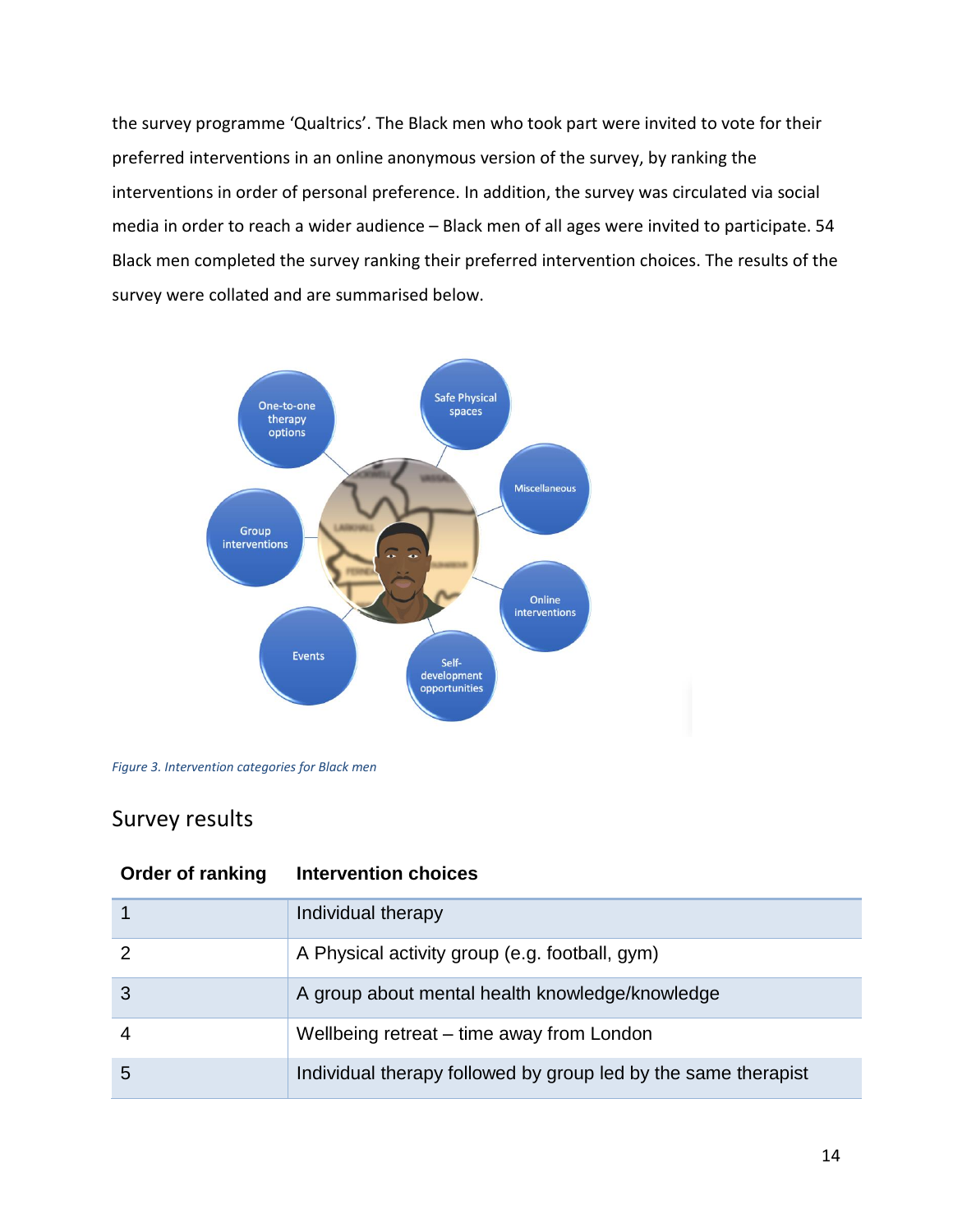#### 6 Someone who phones you occasionally to check in

*Table 1: The top 6 ranked intervention suggestions from the online survey.*

Individual therapy was voted as the most popular preferred intervention choice across all options. When spoken about at the individual interview and focus group stage, it was felt that speaking to someone confidentially in a one-to-one setting was important particularly for someone who is seeking help for the first time. Having options regarding the type of therapist (i.e. gender, ethnicity) and the number of sessions was important and having therapy sessions located in a non-clinically venue/setting was essential (if not delivered online). Having ongoing support after therapy in the form of a support group or 'check ins' from a therapist or facilitator/wellbeing practitioner was an idea that was well endorsed, with participants wanting some type of ongoing aftercare and support that kept them 'connected' to others after the main intervention has finished.

# Phase Three – Intervention co-design session

### Method

Five of the men who participated in phase 1 of the project returned to attend an online focus group to provide their views on how the mental health/wellbeing intervention should be designed to meet the needs of Black men, and what factors would be necessary to make the delivery of the intervention successful. The key themes from the focus group discussion are outlined below.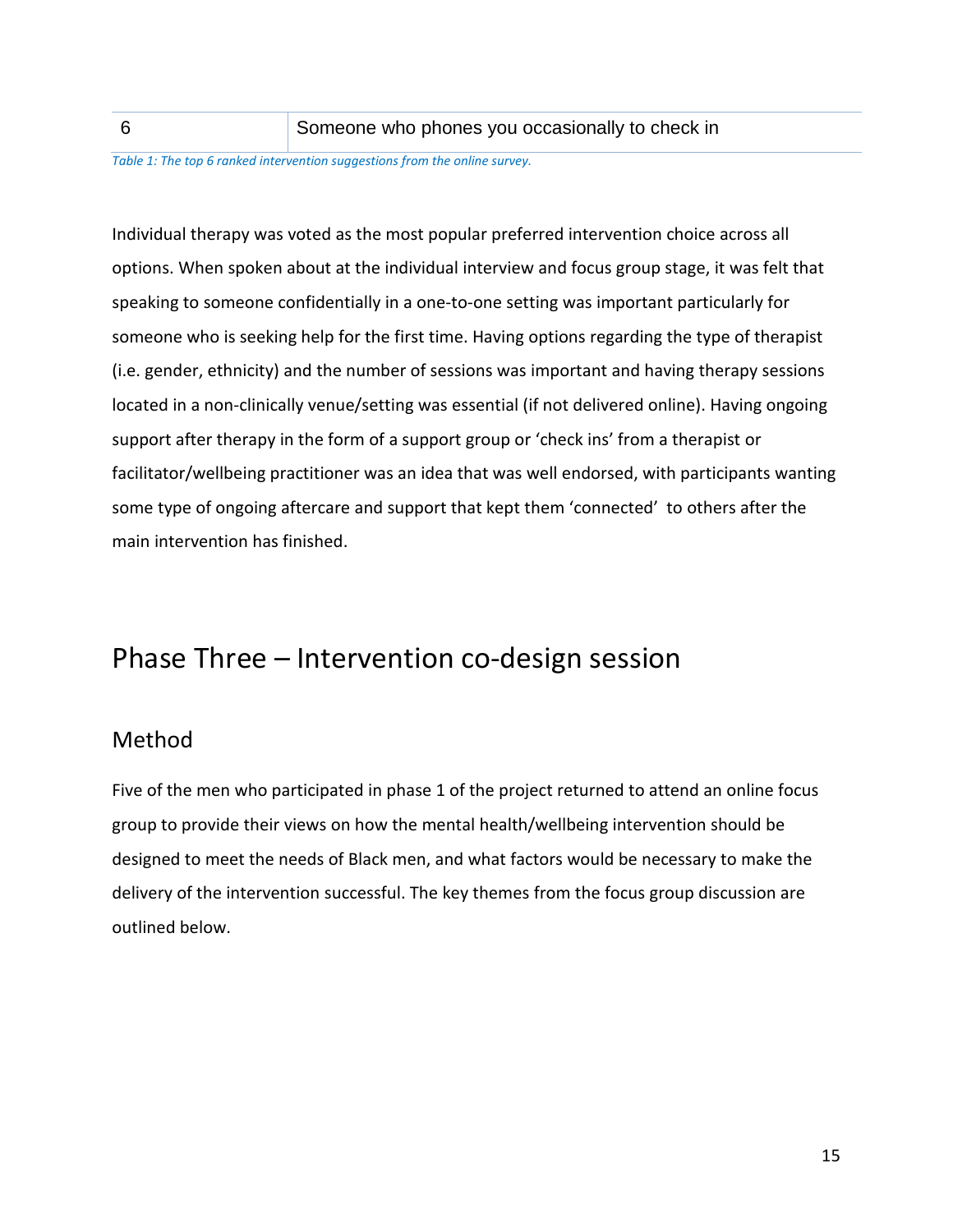### Findings

#### Strong marketing & advertising: Hearing and seeing their own stories

For the intervention to successfully reach and engage Black men, a strong and targeted advertising campaign/s that are Black and male specific was identified as crucial, with images and stories that are relatable to and reflect Black male mental health and wellbeing narratives. Effective marketing and tailored advertising was seen as essential in destigmatizing mental health support and normalizing help seeking narratives within the Black male community. Whilst marketing in all forms was identified as important (for example using leaflets, magazines, business cards) the effective use of social media platforms was identified as essential and particularly necessary when targeting younger Black males. Examples of advertising included online YouTube videos that dispel negative perceptions of therapy by showing positive imagery and videos of therapeutic interactions with Black males & therapists. Where possible a steering group of Black men should be involved in the design of any advertising campaigns.

#### Access to Black Therapists and culturally competent staff

Being able to be seen by a Black therapist was seen as very important for most but not all the men who took part. Where it was not essential that a therapist was Black, Black men wanted to be assured that staff would be able to understand different cultural perspectives and the type of experiences that might be faced by Black men. Having a choice in a therapist's ethnicity/background and gender before engaging in one-to-one therapy was preferred.

#### Flexibility & Choice of mental health support options

Whilst individual therapy was voted as the preferred choice overall, Black men were clear that having different intervention options was essential to meet the differing needs of Black men. Having the choice and flexibility to engage with one or multiple interventions was important, with the focus being on the needs of individuals at a particular time. Participants highlighted the importance of the content and expectations of any intervention being highly transparent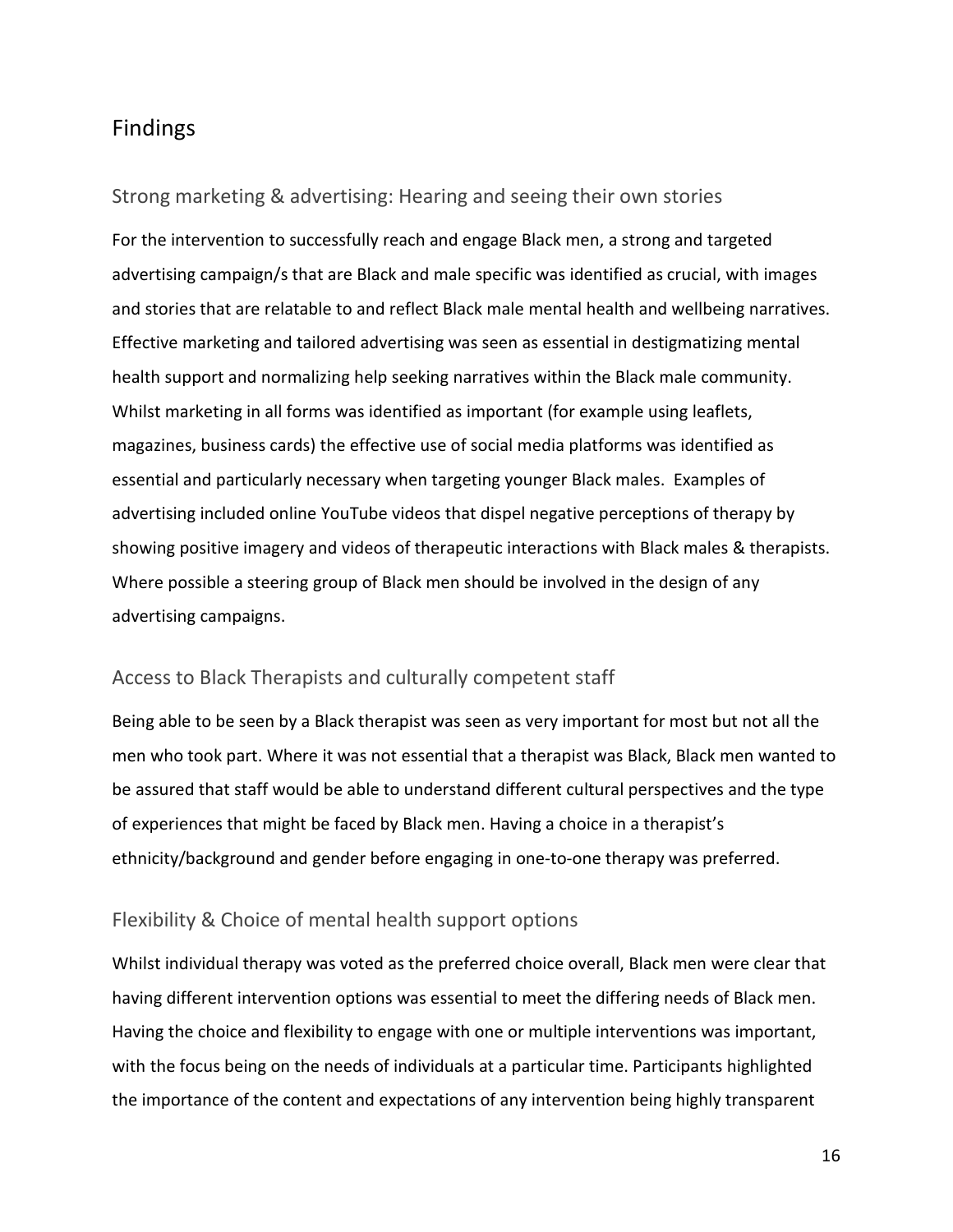and made clear from the outset, so that Black men could make an informed choice as to whether to engage.

#### Providing other routes to mental health support

For most Black men, accessing support for mental health and wellbeing through their GP remained an unlikely route to help seeking and having different ways that they could access help was essential. Having mental health support services attached to other existing services was identified as important way to increase accessibility and knowledge of services, using creative and targeted advertising methods to reach out to Black men in the spaces that they frequent. For example, a therapy service could be advertised in gym spaces, or signposting talking therapies in schools. It was also suggested that therapy could also be offered/signposted though other public services such as the police. This could be used as an alternative to harsher sanctions and also as a way of building better community relationships with these services.

# Summary of the project

The Young Black Men's project has been a fantastic example of the power of community based participatory approaches, and the strength of co-production to produce meaningful changes to support access to appropriate support for mental health and wellbeing. In order to address some of the well documented inequalities that exist for Black men in regards to their mental health, it is of vital importance that we as practitioners are led by the voice and opinion of Black men to inform their own care. Contrary to popular narratives, this project highlighted that Black men do want to talk about their wellbeing, but in a manner that feels safe, authentic and helpful. We were able to not only gather suggestions for what types of interventions would be seen as useful to Black men, but also the form of these interventions – where they should take place, who should be leading them. Such details were seen as integral to the success of the intervention, but traditionally is overlooked within statutory services. From this project, we have collated a series of recommendations in order to continue the work of this project.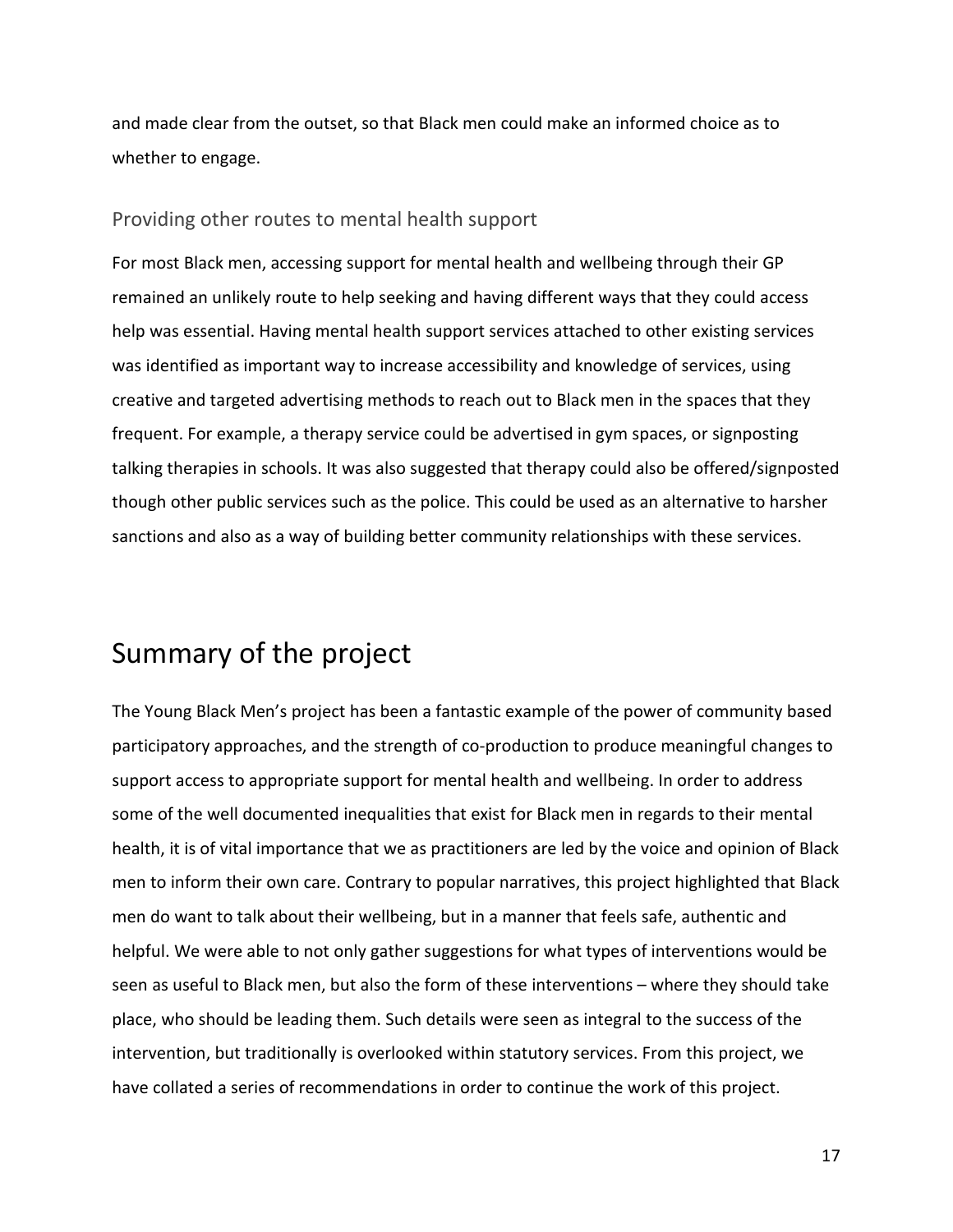# Recommendations

# Collaboratively creating more culturally informed spaces for Black men:

Co-production as a model should be continuously utilised to inform and create mental health pathways and spaces where Black men feel valued and safe. This requires having diversity of staff within research teams, services and stakeholder organisations to ensure successful working partnerships with Black men. Having credible, relatable Black males, Black professionals, mental health and wellbeing practitioners, and Black males with lived experience to support these aims is essential.

# Individual therapy – what it should look like

Although individual therapy was the most popular suggestion, the form in which the therapy should take place was seen as important as the intervention itself. Being able to offer the option of seeing a therapist from the same ethnic background as the client should be provided. Attention should be placed on being able to offer therapy sessions in non stigmatising locations, including virtual sessions.

# Other possibilities for interventions

Consideration should be given to offering a range of interventions which Black men have highlighted they would find useful, such as physical activity groups, mental health awareness raising sessions, and wellbeing retreats. The same considerations regarding the form of the intervention should be held in mind in a similar fashion to providing individual therapy – in particular, who is providing the intervention and where it is taking place.

# Spaces specific for Black GBTQ+ men

Within the GBTQ+ focus group and individual interviews, the acknowledgement of 'difference within difference' was highlighted. A wellbeing intervention for GBTQ+ men will need additional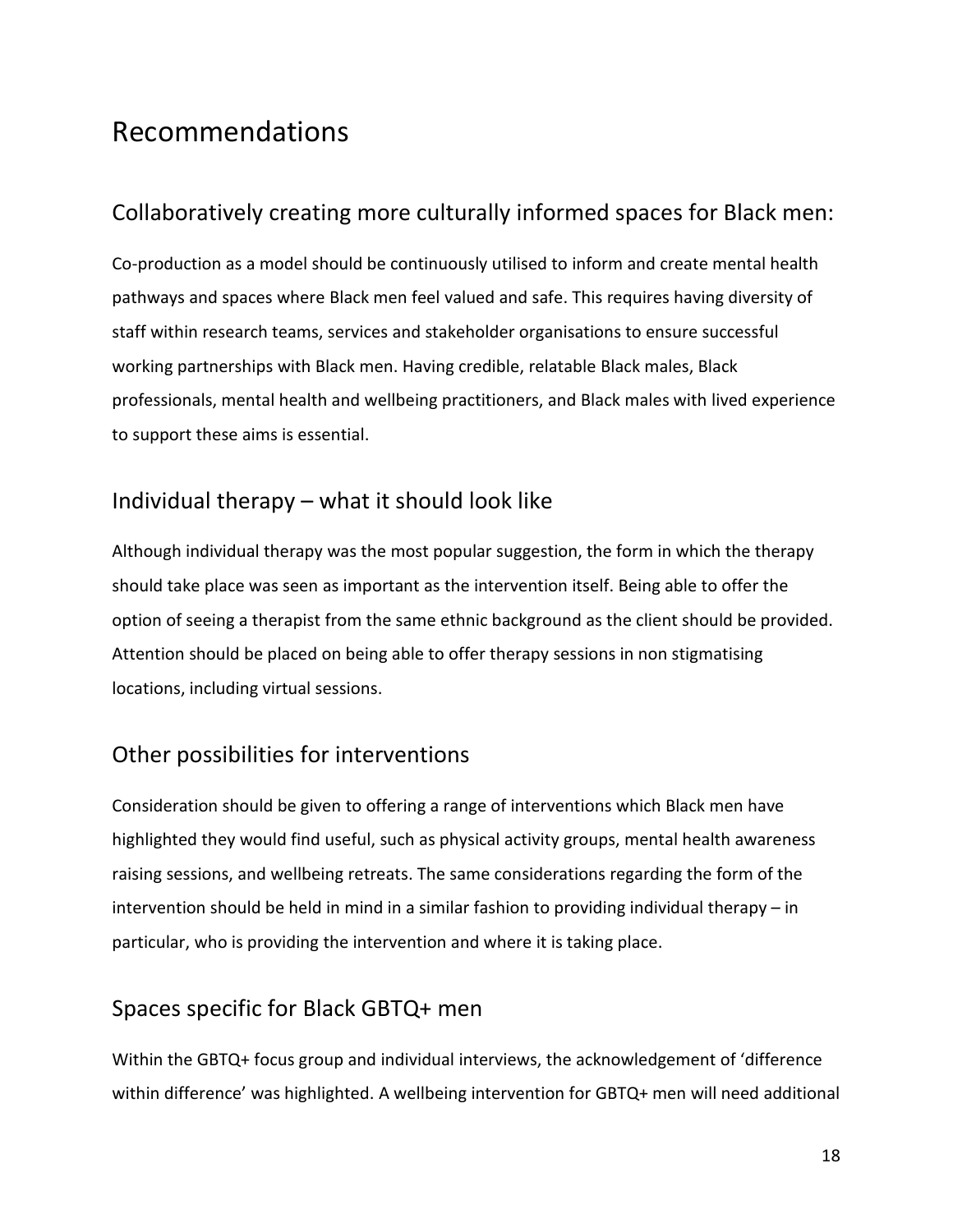considerations in order for it to feel safe and also address the multi marginalising experiences that GBTQ+ men can face. One way of ensuring this would be to offer wellbeing interventions that are specifically for GBTQ+ Black men, as well as interventions for Black men generally.

# Raising visibility

Black men highlighted that narratives and visibility of Black men help-seeking for wellbeing interventions/support needs to become more commonplace in order for them to feel like this is a socially and culturally accepted behaviour for Black men. Many different ways of doing this were highlighted, for example use of social media, advertising, magazine articles etc. Raising visibility should be seen as a wellbeing intervention in itself.

# Cultural diversity in the workforce

Given the preference young Black men have for choice, and for speaking to someone who understands their cultural background and experiences, significant efforts should be made to increase the presence of Black mental health / wellbeing practitioners. Training should be provided to practitioners already working in community settings to increase their knowledge and skills in supporting the wellbeing of young Black men.

# Culturally appropriate public mental health approaches

Consideration should be given for the development of selective public mental health approaches and campaigns which specifically focus on improving the mental health and wellbeing of Black communities. This should include approaches which highlight awareness of mental health and wellbeing.

# Investment and long term commitments

In order to produce meaningful change in increasing help-seeking for wellbeing in young Black men, a long term investment is necessary, which sits within a strategy specifically designed to increase help-seeking behaviour. Many Black men interviewed highlighted the potential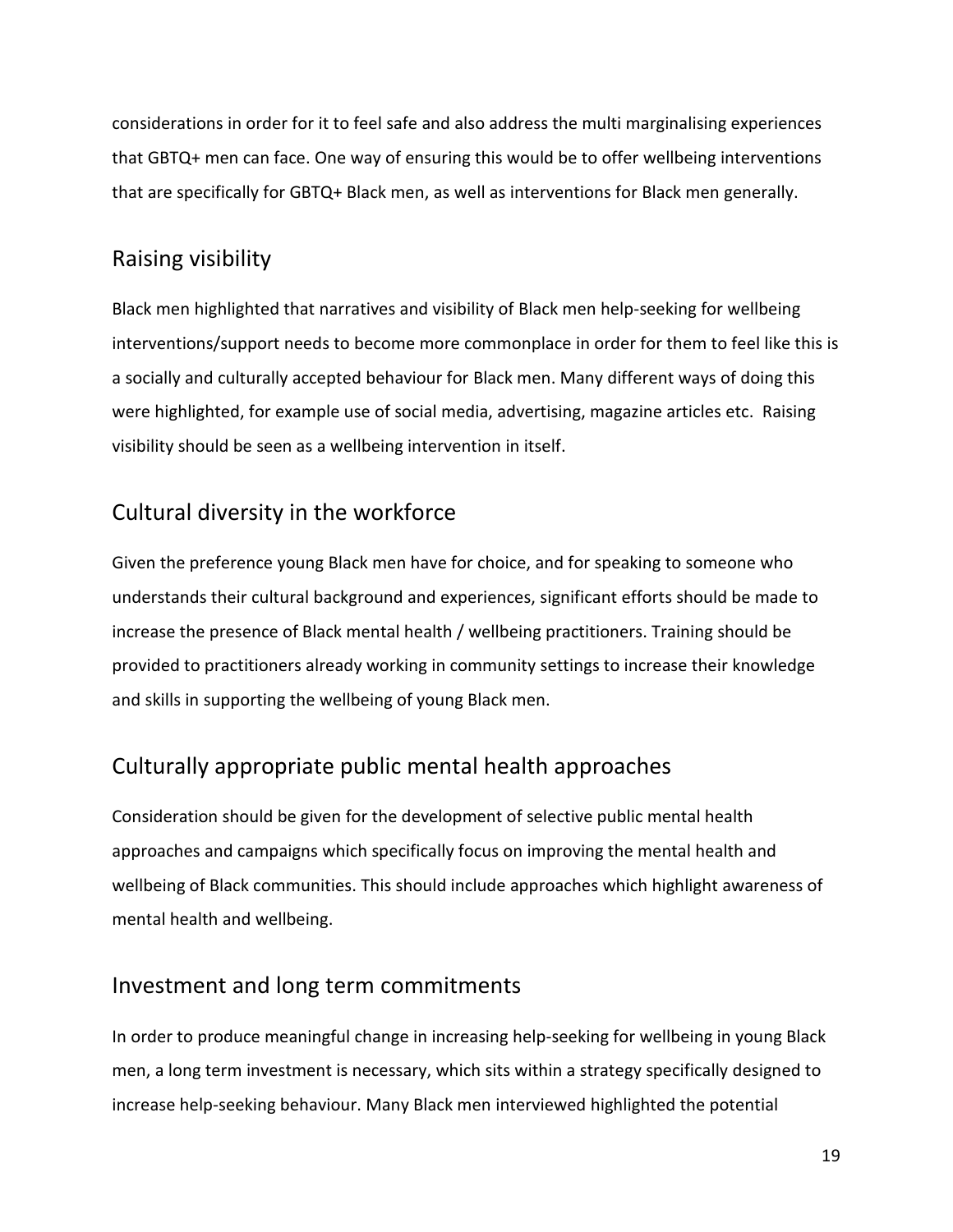dangers of running pilots (including this project itself) which encourage hope, creativity and accessibility, but are short-lived and so become counterproductive.

# Further research needed

More research and evaluation should be prioritised in order to build the evidence base for initiatives and interventions that support Black men's mental health. This is essential to inform continued investment in programmes that will make the biggest impact.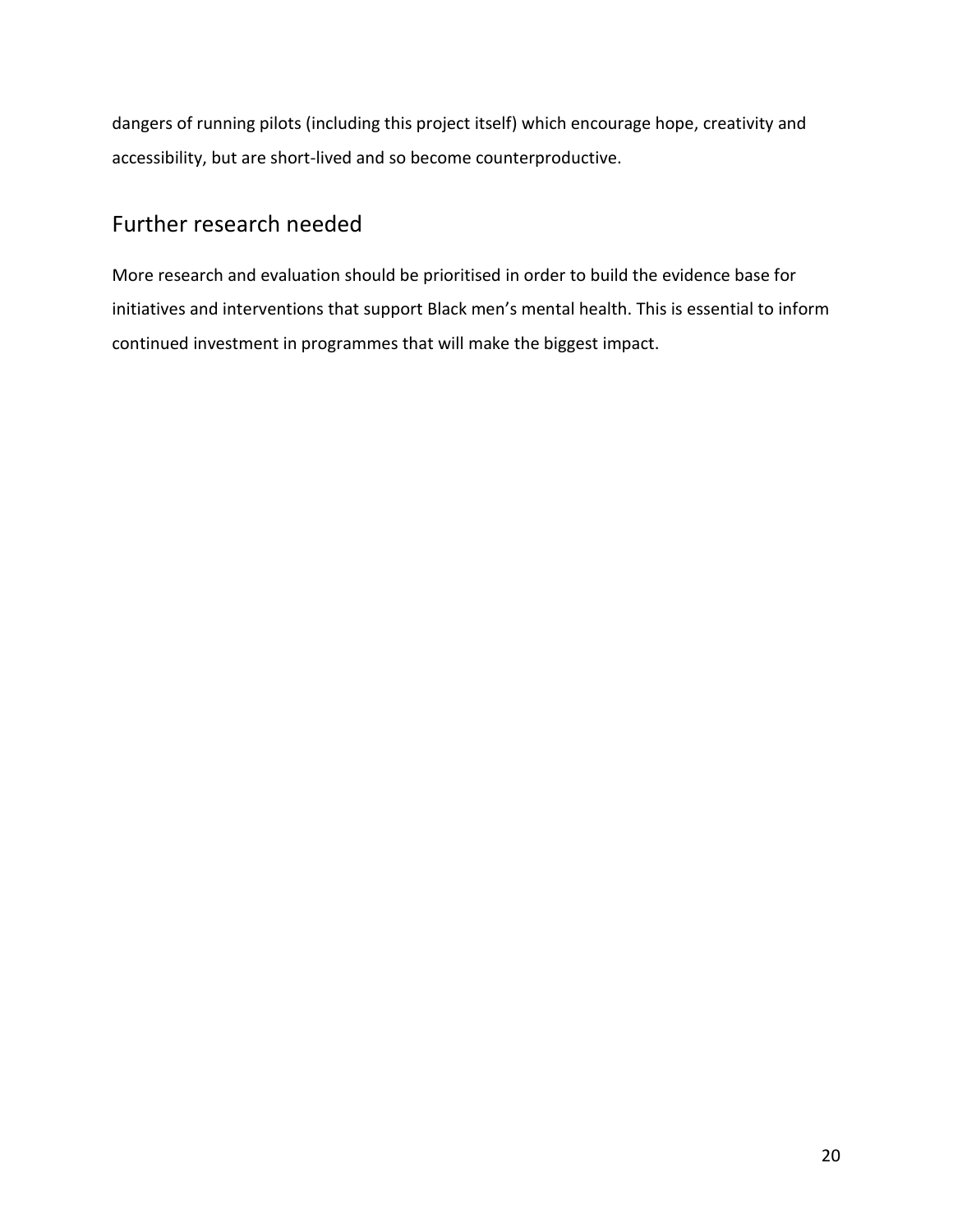# References

Black Thrive (2020). [https://www.blackthrive.org.uk](https://www.blackthrive.org.uk/) Retrieved on 01/12/2020.

Bradby, H. (2010). Institutional racism in mental health services: The consequences of compromised conceptualisation. *Sociological Research Online* 15 (3) pp6-96.

Community Sense (2013). *Lambeth Integrated Talking Therapies Service Evaluation: Final report for Lambeth CCG*. [http://www.lambethccg.nhs.uk/about-us/Governing-body](http://www.lambethccg.nhs.uk/about-us/Governing-body-members/Board%20Papers/06-11-2013/ENC%20F2%20Talking%20Therapies%20Service%20Evaluation%20Finalv2.pdf)[members/Board%20Papers/06-11-](http://www.lambethccg.nhs.uk/about-us/Governing-body-members/Board%20Papers/06-11-2013/ENC%20F2%20Talking%20Therapies%20Service%20Evaluation%20Finalv2.pdf)

[2013/ENC%20F2%20Talking%20Therapies%20Service%20Evaluation%20Finalv2.pdf](http://www.lambethccg.nhs.uk/about-us/Governing-body-members/Board%20Papers/06-11-2013/ENC%20F2%20Talking%20Therapies%20Service%20Evaluation%20Finalv2.pdf) Retrieved on 01/12/2020.

Lambeth Black Health and Wellbeing Commission (2014). *From Surviving to Thriving*. [http://lambethcollaborative.org.uk/wp-content/uploads/2014/08/ENC-4.4-BHWB-Commission-](http://lambethcollaborative.org.uk/wp-content/uploads/2014/08/ENC-4.4-BHWB-Commission-Final-Report2-PDF-June-2014.pdf)[Final-Report2-PDF-June-2014.pdf](http://lambethcollaborative.org.uk/wp-content/uploads/2014/08/ENC-4.4-BHWB-Commission-Final-Report2-PDF-June-2014.pdf) Retrieved on 01/12/2020.

Lavis, P. (2014). The importance of promoting mental health in children and young people from black and minority ethnic communities. *Better Health Briefing* 33, Race Equality Foundation. <http://raceequalityfoundation.org.uk/wp-content/uploads/2018/02/Health-Briefing-332.pdf> Retrieved 21/12/2020.

Mental Health Foundation (2016). *Fundamental Facts about Mental Health 2016.* Mental Health Foundation: London

NHS Digital (2019). *Mental Health Act Statistics, Annual Figures 2018-19*. [https://digital.nhs.uk/data-and-information/publications/statistical/mental-health-act](https://digital.nhs.uk/data-and-information/publications/statistical/mental-health-act-statistics-annual-figures/2018-19-annual-figures)[statistics-annual-figures/2018-19-annual-figures](https://digital.nhs.uk/data-and-information/publications/statistical/mental-health-act-statistics-annual-figures/2018-19-annual-figures) Retrieved 01/12/2020.

New Economics Foundation (2013). *Co-production in Mental Health. A Literature Review.* Mind and New Economics Foundation: London

Mental Health Taskforce (2016). *The Five Year Forward View for Mental Health.* [https://www.england.nhs.uk/wp-content/uploads/2016/02/Mental-Health-Taskforce-FYFV](https://www.england.nhs.uk/wp-content/uploads/2016/02/Mental-Health-Taskforce-FYFV-final.pdf)[final.pdf](https://www.england.nhs.uk/wp-content/uploads/2016/02/Mental-Health-Taskforce-FYFV-final.pdf) Retrieved 01/12/2020.